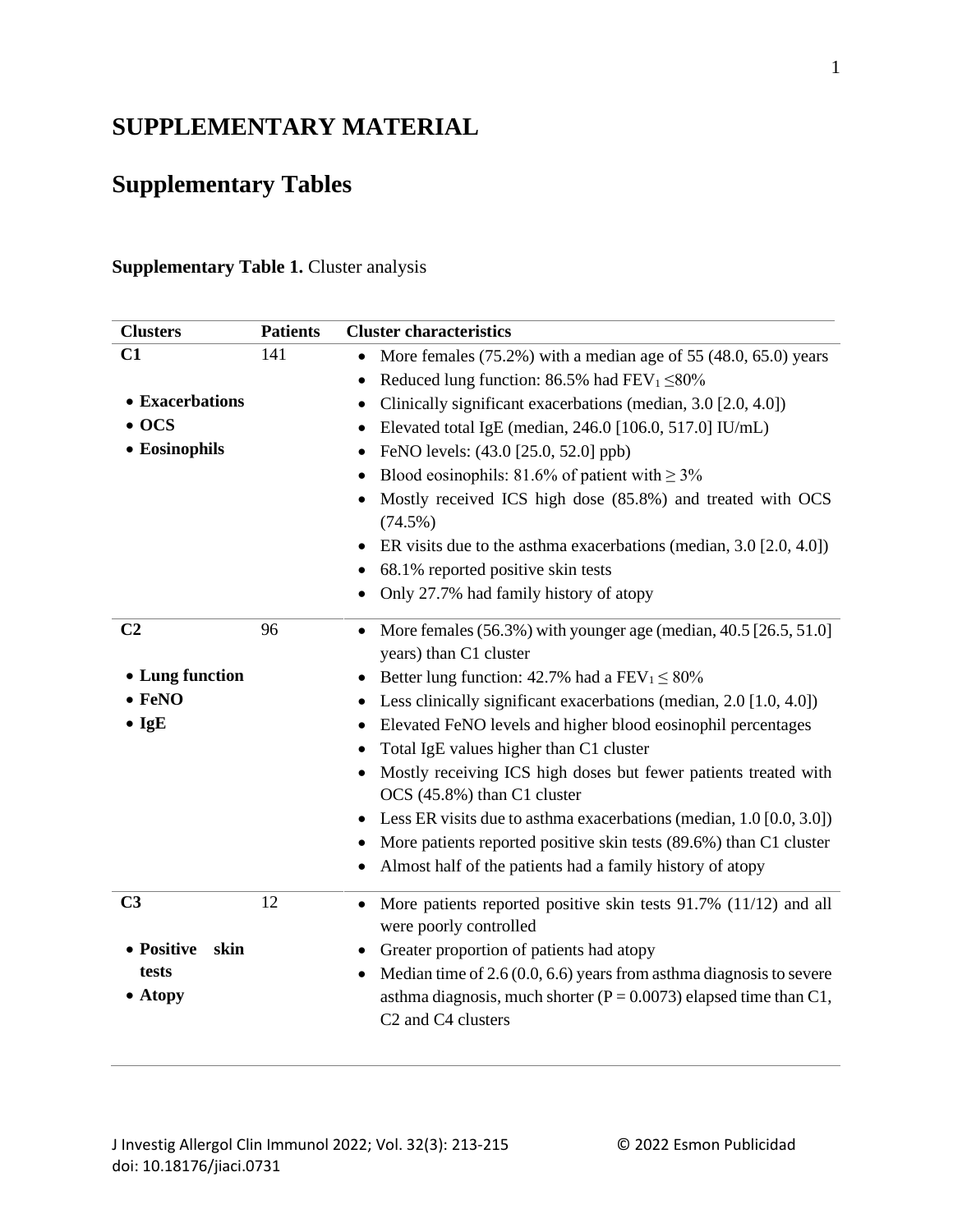|                                               |   | • Median time from asthma diagnosis to start of treatment with<br>omalizumab was $20.0$ (1.5, 28.9) years, >20 times the median time<br>in C1, C2 and C4 clusters $(P<0.0001)$<br>• One patient $(8.3\%)$ had been admitted to ICU within the previous<br>year                                  |
|-----------------------------------------------|---|-------------------------------------------------------------------------------------------------------------------------------------------------------------------------------------------------------------------------------------------------------------------------------------------------|
| C <sub>4</sub><br>$\bullet$ ICU<br>• ER visit | 7 | • Smallest cluster, mostly characterized by high rate $(3.0 \, [2.0, 3.5])$<br>and the severity of the exacerbations<br>• All patients had been admitted to ICU at least once within the<br>previous year<br>• ER visits due to the asthma exacerbations (median, $5.0$ [1.0, 6.0];<br>P<0.0001 |

ER, emergency room; FEV1, forced expiratory volume in one second; FeNO, fractional exhaled nitric oxide; ICS, inhaled

corticosteroid; ICU, intensive care unit; OCS, oral corticosteroids

Non-severe asthma exacerbations were exacerbations that did not require oral corticosteroids, emergency assistance or hospitalization. If provider doubles the OCS dose after an episode, this was considered a severe or clinically significant asthma exacerbation.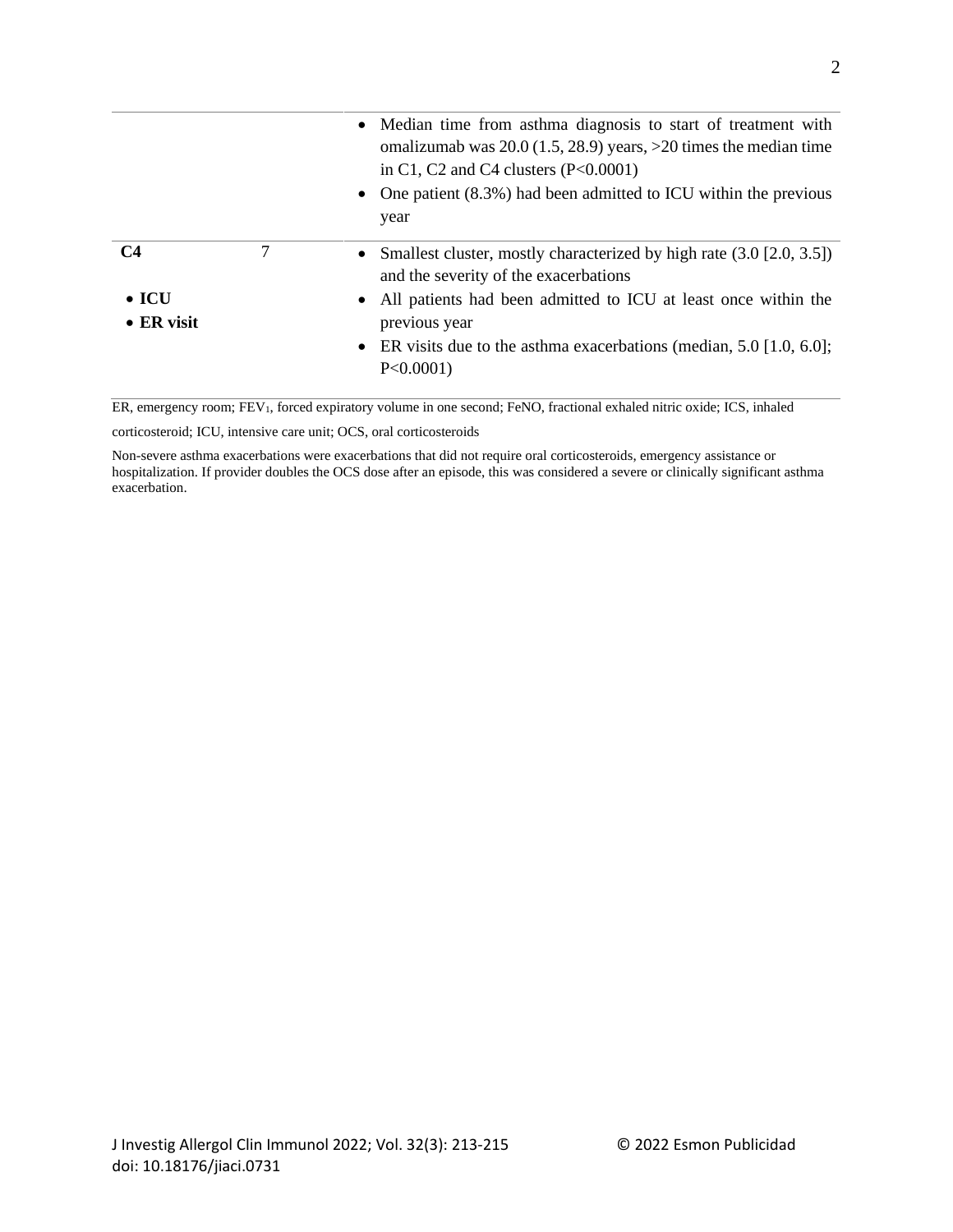| <b>Cluster Summary</b>  |           |                                    |                                                        |                                  |                                  |                                                     |  |
|-------------------------|-----------|------------------------------------|--------------------------------------------------------|----------------------------------|----------------------------------|-----------------------------------------------------|--|
| <b>Cluster</b>          | Frequency | <b>RMS Std</b><br><b>Deviation</b> | <b>Maximum Distance</b><br>from Seed<br>to Observation | <b>Radius</b><br><b>Exceeded</b> | <b>Nearest</b><br><b>Cluster</b> | <b>Distance Between</b><br><b>Cluster Centroids</b> |  |
| 1                       | 141       | 0.8917                             | 5.3017                                                 |                                  |                                  | 2.4130                                              |  |
| $\overline{2}$          | 96        | 0.9345                             | 6.3766                                                 |                                  | 2                                | 2.4130                                              |  |
| 3                       | 12        | 1.0325                             | 6.8262                                                 |                                  | $\overline{2}$                   | 4.3659                                              |  |
| $\overline{\mathbf{4}}$ | 7         | 0.9607                             | 4.7255                                                 |                                  | $\overline{2}$                   | 5.8553                                              |  |

**Supplementary Table 2.** Summary of the cluster calculation and patient distribution in each group

RMS, root mean square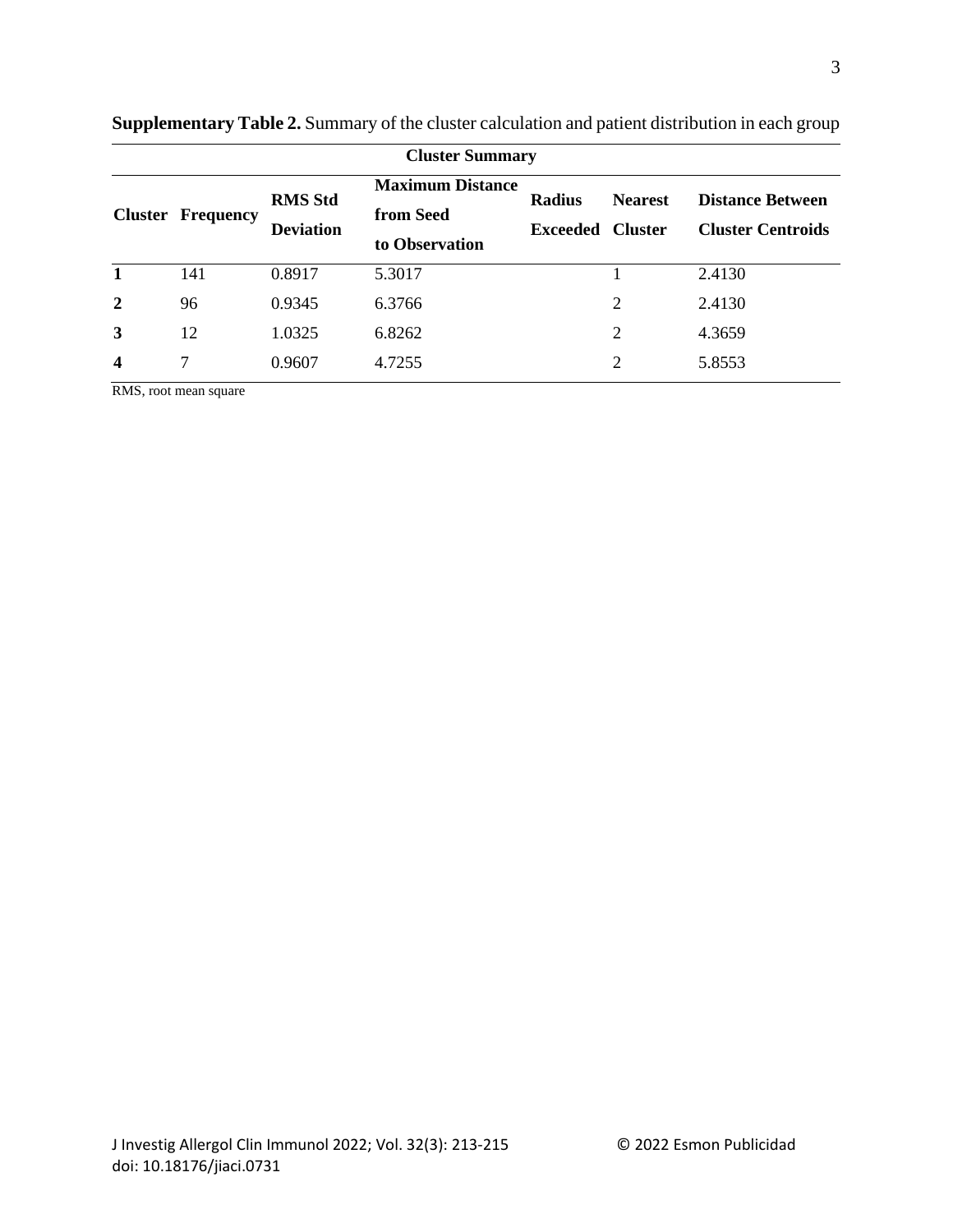| <b>Class Means on Canonical Variables</b> |               |               |             |  |  |  |  |
|-------------------------------------------|---------------|---------------|-------------|--|--|--|--|
| <b>Cluster</b>                            | Can1          | Can2          | Can3        |  |  |  |  |
| 1                                         | $-0.65422160$ | $-0.64221837$ | 1.04065998  |  |  |  |  |
| $\overline{2}$                            | $-0.19494051$ | 0.14360993    | -1.76731366 |  |  |  |  |
| 3                                         | $-0.67037699$ | 6.42119806    | 1.54153741  |  |  |  |  |
| 4                                         | 17.00057973   | $-0.04116290$ | 0.63294354  |  |  |  |  |

**Supplementary Table 3.** Mean values of canonical vectors for each cluster found

Can1, canonical vector 1; Can2, canonical vector 2; Can3, canonical vector

4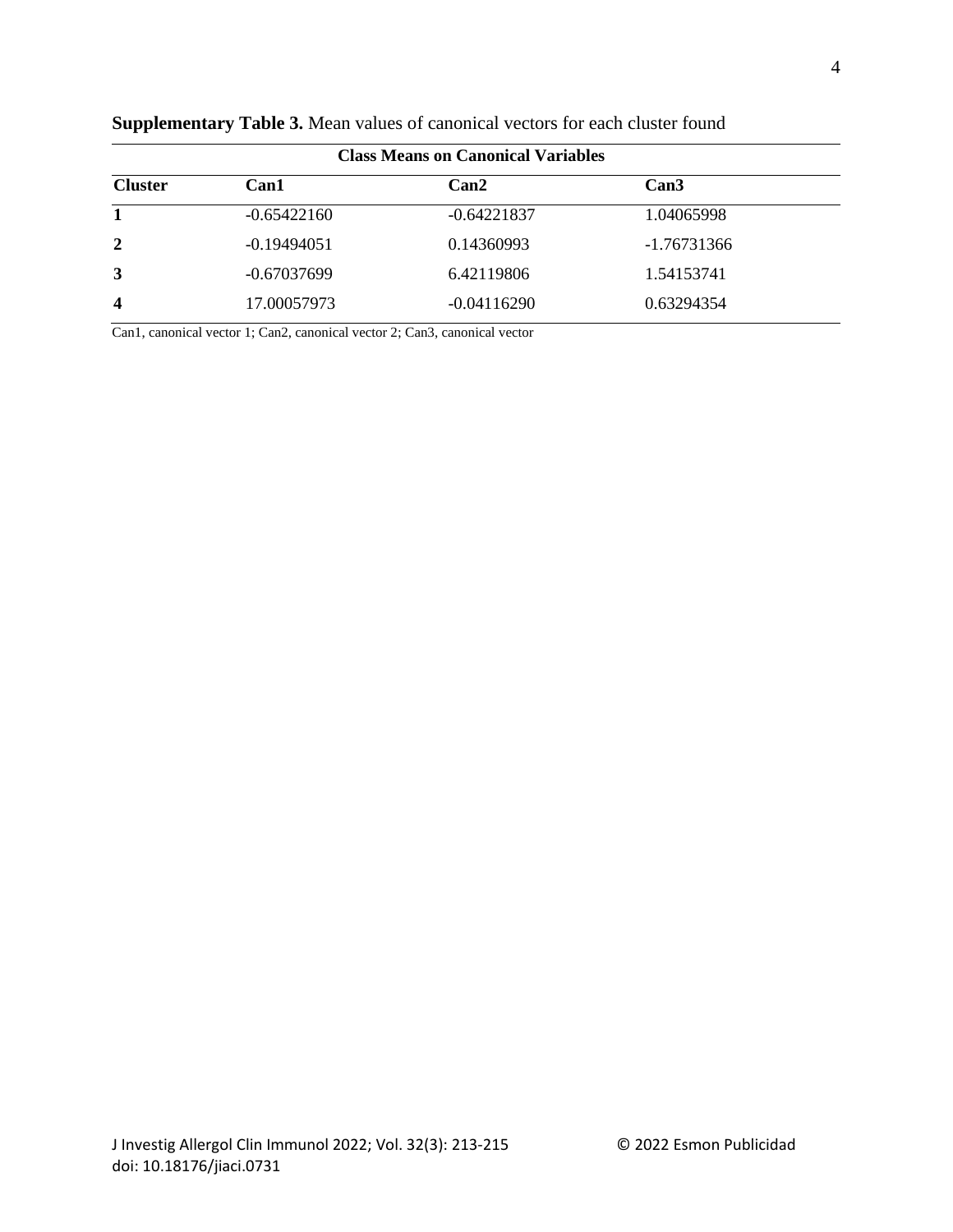|                                                                  |                    | C1                   | C <sub>2</sub>       | C <sub>3</sub>        | C <sub>4</sub>       | <b>P-value test</b>   |
|------------------------------------------------------------------|--------------------|----------------------|----------------------|-----------------------|----------------------|-----------------------|
|                                                                  |                    | $n=141$              | $n=96$               | $n=12$                | $n=7$                |                       |
| Age (years)                                                      | Median<br>(Q1, Q3) | 55.0<br>(48.0, 65.0) | 40.5<br>(26.5, 51.0) | 44.0<br>(36.0, 51.5)  | 41.0<br>(30.0, 65.0) | $< 0.0001^{\dagger}$  |
| <b>Female</b>                                                    | $n$ (%)            | 106(75.2)            | 54 (56.3)            | 6(50.0)               | 6(85.7)              | $0.0058^{\zeta}$      |
| <b>Smoking status</b>                                            |                    |                      |                      |                       |                      |                       |
| Non-smoker                                                       | $n$ (%)            | 113(80.2)            | 76(79.2)             | 10(83.3)              | 6(85.7)              | $0.9594$ <sup>5</sup> |
| Former smoker (without smoking $\geq$ 1)                         | $n$ (%)            | 23(16.3)             | 14(14.6)             | 2(16.7)               | 1(14.3)              |                       |
| Smoker                                                           | $n$ (%)            | 5(3.6)               | 6(6.3)               | 0(0.0)                | 0(0.0)               |                       |
| <b>Number of comorbidities</b>                                   | Median<br>(Q1, Q3) | 1.0(0.0, 1.0)        | 1.0(1.0, 2.0)        | 1.5(1.0, 2.0)         | 1.0(0.0, 1.0)        | $< 0.0001^{\dagger}$  |
| <b>Family history of atopy</b>                                   | $n$ (%)            | 39(27.7)             | 45(46.9)             | 4(33.3)               | 2(28.6)              | $0.0162^{\zeta}$      |
| Time from asthma diagnosis to severe asthma<br>diagnosis (years) | Median<br>(Q1, Q3) | 10.0<br>(3.0, 19.4)  | 6.8<br>(2.2, 14.3)   | 2.6<br>(0.0, 6.6)     | 9.7<br>(1.6, 26.0)   | $0.0073^{\dagger}$    |
| Duration of severe asthma until therapy<br>(years)               | Median<br>(Q1, Q3) | 1.2(0.4, 2.8)        | 0.8(0.1, 2.0)        | 20.0(1.5,<br>(28.9)   | 2.0(0.2, 4.9)        | $< 0.0001^{\dagger}$  |
| <b>BMI</b> ( $\text{kg/m}^2$ )                                   | Median<br>(Q1, Q3) | 29.0 (25.6,<br>32.5) | 23.6 (20.6,<br>26.8) | 25.7 (23.8,<br>(28.0) | 29.3 (26.8,<br>31.8) | $< 0.0001^{\dagger}$  |
| Daytime symptoms                                                 |                    |                      |                      |                       |                      |                       |
| None or $\leq$ 2 days/week                                       | $n$ (%)            | 0(0.0)               | 5(5.2)               | 0(0.0)                | 0(0.0)               | $< 0.0001^{\zeta}$    |
| $> 2$ days/week                                                  | $n$ (%)            | 21(14.9)             | 49(51.0)             | 3(25.0)               | 2(28.6)              |                       |
| Daily symptoms                                                   | $n$ (%)            | 82 (58.2)            | 36(37.5)             | 8(66.7)               | 5(71.4)              |                       |
| Continuous symptoms (several times a                             | $n$ (%)            | 38 (27.0)            | 6(6.3)               | 1(8.3)                | 0(0.0)               |                       |
| day)                                                             |                    |                      |                      |                       |                      |                       |
| <b>Rescue medication</b>                                         |                    |                      |                      |                       |                      |                       |
| None or $\leq$ 2 days/week                                       | $n$ (%)            | 1(0.7)               | 5(5.2)               | 0(0.00)               | 1(14.3)              | $< 0.0001^{\zeta}$    |
| >2 days/week (but not daily)                                     | $n$ (%)            | 34(24.1)             | 49(51.0)             | 4(33.3)               | 2(28.6)              |                       |
| Every day                                                        | n(%)               | 74 (52.5)            | 39(40.6)             | 8(66.7)               | 4(57.1)              |                       |
| Several times a day                                              | n(%)               | 32(22.7)             | 3(3.1)               | 0(0.0)                | 0(0.0)               |                       |

**Supplementary Table 4.** Clusters demographics and clinical characteristics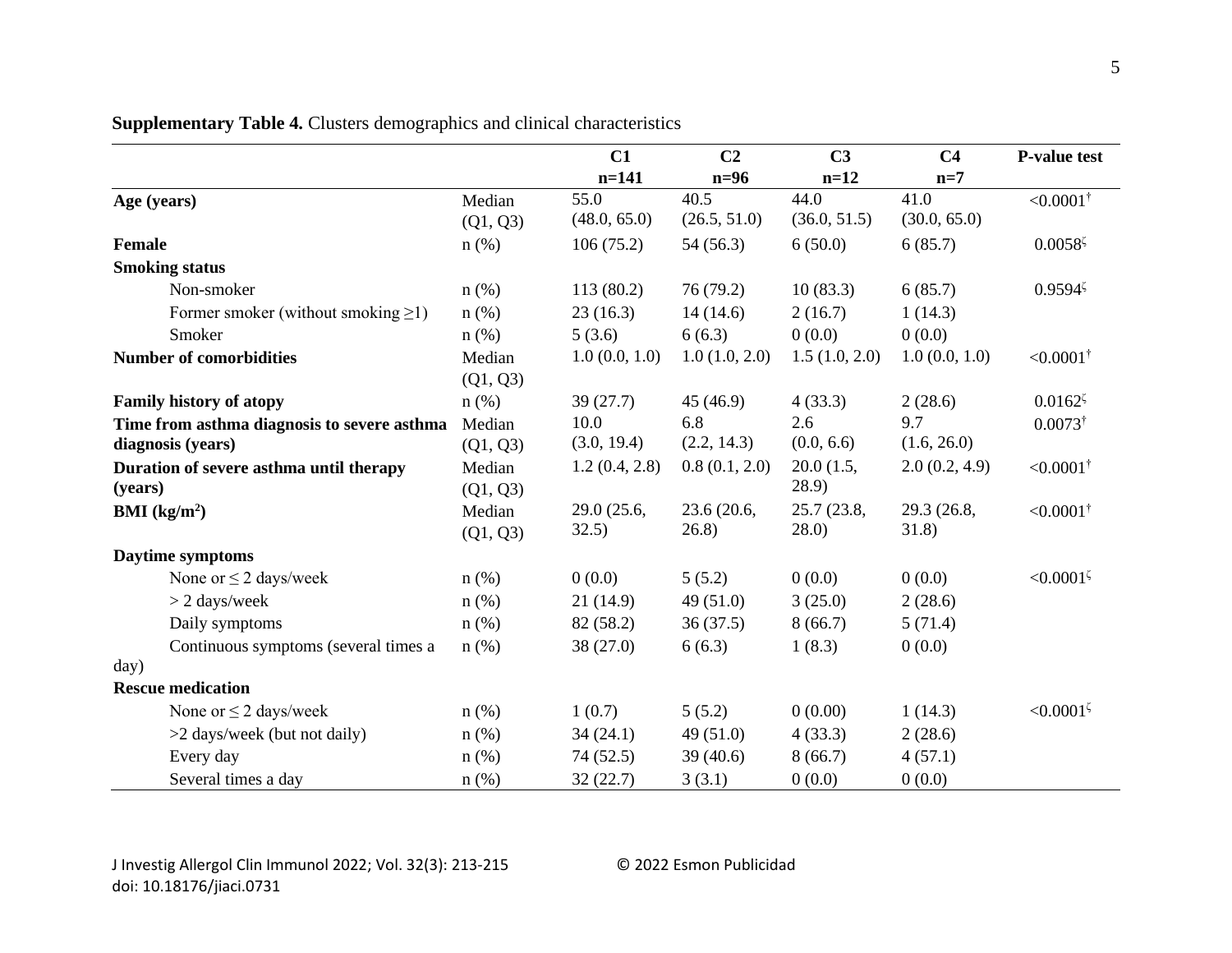|                                              |          | C1             | C <sub>2</sub> | C <sub>3</sub> | C <sub>4</sub>                    | <b>P-value test</b>  |
|----------------------------------------------|----------|----------------|----------------|----------------|-----------------------------------|----------------------|
|                                              |          | $n = 141$      | $n=96$         | $n=12$         | $n=7$                             |                      |
| <b>Nighttime symptoms</b>                    |          |                |                |                |                                   |                      |
| None                                         | $n$ (%)  | 7(5.0)         | 9(9.4)         | 0(0.0)         | 1(14.3)                           | $0.0540^{\zeta}$     |
| $\leq$ 2 times/month                         | $n$ (%)  | 11(7.8)        | 15(15.6)       | 2(16.7)        | 2(28.6)                           |                      |
| $>$ 2 times/month                            | $n$ (%)  | 22(15.6)       | 22(22.9)       | 1(8.3)         | 1(14.3)                           |                      |
| More than once a week                        | $n$ (%)  | 54 (38.3)      | 35(36.5)       | 6(50.0)        | 2(28.6)                           |                      |
| Common                                       | $n$ (%)  | 47(33.3)       | 15(15.6)       | 3(25.0)        | 1(14.3)                           |                      |
| <b>ACT</b> score                             | Median   | 13.0           | 15.00          | 13.00          | 15.00                             | $0.2307^{\ddagger}$  |
|                                              | (Q1, Q3) | (10.0, 15.0)   | (11.00, 18.00) | (12.00, 16.00) | (15.00, 15.00)                    |                      |
| <b>ACQ</b> score                             | Median   | 3.0(2.0, 3.6)  | 1.8(1.4, 2.2)  | 3.0(3.0, 3.0)  | 1.5(1.5, 1.5)                     | $0.1051^{\ddagger}$  |
|                                              | (Q1, Q3) |                |                |                |                                   |                      |
| Positive skin prick test                     | $n$ (%)  | 96(68.1)       | 86 (89.6)      | 11(91.7)       | 3(42.9)                           | $< 0.0001^{\zeta}$   |
| <b>Blood eosinophils</b>                     |          |                |                |                |                                   |                      |
| $<$ 3%                                       | $n$ (%)  | 26(18.4)       | 16(16.7)       | 4(33.33)       | 2(28.57)                          | $0.7189^{5}$         |
| $3 - 5\%$                                    | $n$ (%)  | 31(22.0)       | 16(16.7)       | 1(8.33)        | 0(0.00)                           |                      |
| 5%-<8%                                       | $n$ (%)  | 40(28.4)       | 27(28.1)       | 3(25.00)       | 3(42.86)                          |                      |
| $\geq 8\%$                                   | $n$ (%)  | 44(31.2)       | 37(38.5)       | 4(33.33)       | 2(28.57)                          |                      |
| $FEV_1 \leq 80\%$                            | $n$ (%)  | 122(86.5)      | 41(42.7)       | 10(83.3)       | 6(85.7)                           | $< 0.0001^{\zeta}$   |
| FeNO (ppb)                                   | Median   | 43.0           | 34.5           | 38.0           | 22.0                              | $0.3414^{\dagger}$   |
|                                              | (Q1, Q3) | (25.0, 52.0)   | (21.0, 60.0)   | (16.0, 56.0)   | (14.0, 28.0)                      |                      |
| Serum IgE (IU/mL)                            | Median   | 246.0          | 397.5          | 364.0          | 358.0                             | $0.0095^{\dagger}$   |
|                                              | (Q1, Q3) | (106.0, 517.0) | (184.5, 825.5) |                | $(68.0, 1361.0)$ $(144.0, 730.0)$ |                      |
| Number of non-severe asthma episodes         | Median   | 5.0(3.0, 9.0)  | 4.0(2.0, 6.0)  |                | $6.5(4.5, 18.5)$ $5.0(1.0, 12.0)$ | $0.0108^{\dagger}$   |
|                                              | (Q1, Q3) |                |                |                |                                   |                      |
| No. of clinically significant and/or severe  | Median   | 3.0(2.0, 4.0)  | 2.0(1.0, 4.0)  | 3.0(2.0, 3.5)  | 5.0(1.0, 6.0)                     | $0.0120^{\dagger}$   |
| exacerbations                                | (Q1, Q3) |                |                |                |                                   |                      |
| No. of visits to the emergency room due to   | Median   | 3.0(2.0, 4.0)  | 1.0(0.0, 3.0)  | 2.5(1.5, 4.0)  | 5.0(1.0, 6.0)                     | $< 0.0001^{\dagger}$ |
| asthma exacerbation                          | (Q1, Q3) |                |                |                |                                   |                      |
| No. of hospitalizations due to exacerbations | Median   | 0.0(0.0, 1.0)  | 0.0(0.0, 0.0)  | 0.5(0.0, 1.5)  | 3.0(1.0, 5.0)                     | $< 0.0001^{\dagger}$ |
|                                              | (Q1, Q3) |                |                |                |                                   |                      |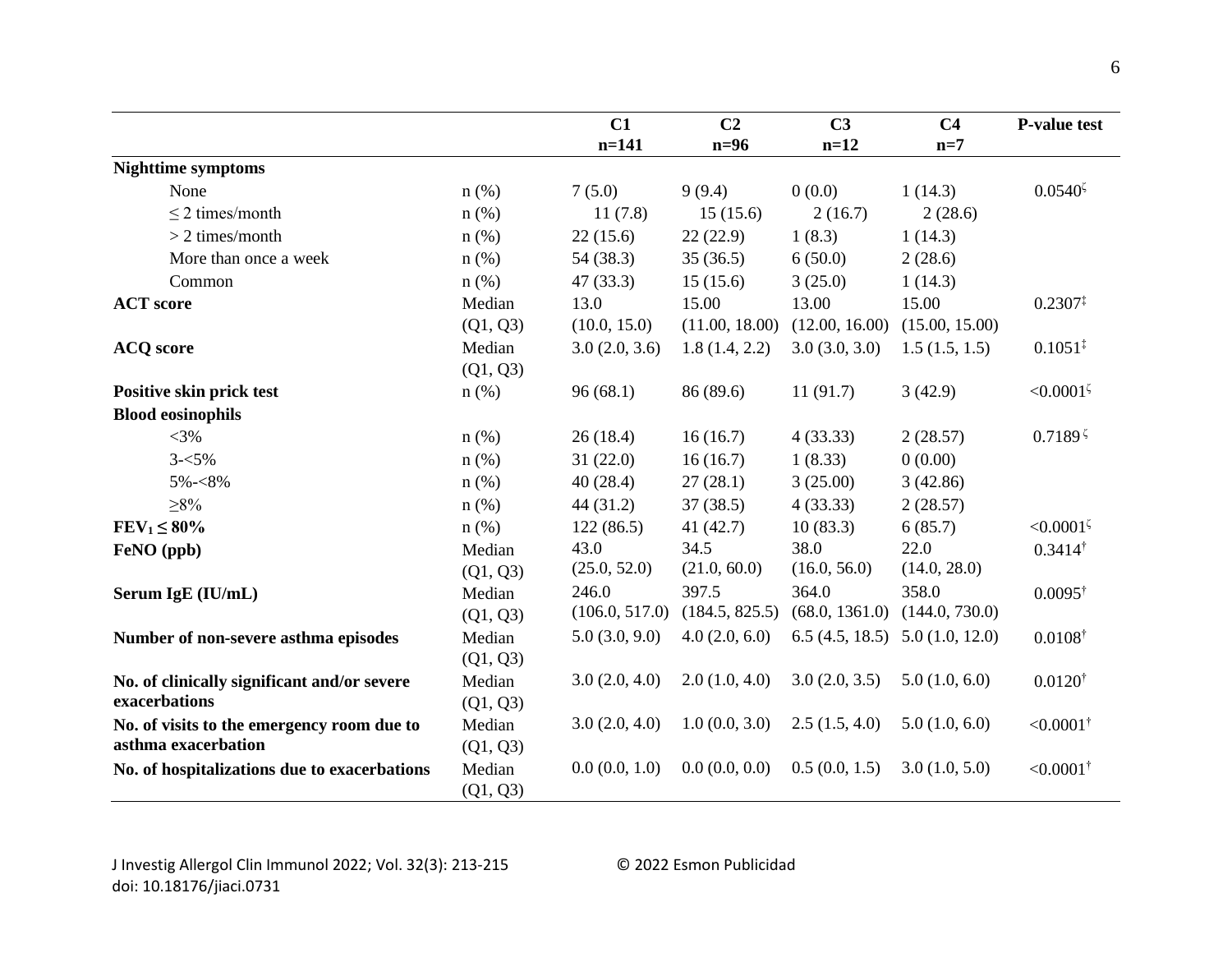|                                                           |                    | C1                  | C <sub>2</sub>      | C <sub>3</sub>       | C <sub>4</sub>      | <b>P-value test</b>  |
|-----------------------------------------------------------|--------------------|---------------------|---------------------|----------------------|---------------------|----------------------|
|                                                           |                    | $n=141$             | $n=96$              | $n=12$               | $n=7$               |                      |
| No. of admissions to ICU due to                           | Median             | 0.0(0.0, 0.0)       | 0.0(0.0, 0.0)       | 0.0(0.0, 0.0)        | 1.0(1.0, 3.0)       | $< 0.0001^{\dagger}$ |
| exacerbations                                             | (Q1, Q3)           |                     |                     |                      |                     |                      |
| No. of admissions to ICU due to<br>exacerbations (ranges) |                    |                     |                     |                      |                     |                      |
| $\boldsymbol{0}$                                          | $n(\%)$            | 141 (100.0)         | 96(100.0)           | 11(91.7)             | 0(0.0)              | $< 0.0001^5$         |
| $\geq$ 1                                                  | $n$ (%)            | 0(0.0)              | 0(0.0)              | 1(8.3)               | 7(100.0)            |                      |
| Oral corticosteroids                                      | $n$ (%)            | 105(74.5)           | 44 (45.8)           | 7(58.3)              | 5(71.4)             | $\leq 0.0001^5$      |
| Dose of oral corticosteroids (mg)                         | Median<br>(Q1, Q3) | 10.0<br>(0.0, 50.0) | 10.0<br>(0.0, 30.0) | 50.0<br>(45.0, 50.0) | 30.0<br>(0.0, 50.0) | $0.4691^{\dagger}$   |

ACT: Asthma Control Test; ACQ: Asthma Control Questionnaire; BMI: Body mass index; FeNO: Fractional exhaled nitric oxide; FEV1: Forced expiratory volume in 1 second;

ICU: Intensive care unit

‡ ANOVA; \* Chi-square test; ζ Fisher's exact test; † Kruskal-Wallis test; §Wilcoxon signed-rank test

Non-severe asthma exacerbations were exacerbations that did not require oral corticosteroids, emergency assistance or hospitalization. If provider doubles the OCS dose after an episode, this was considered a severe or clinically significant asthma exacerbation.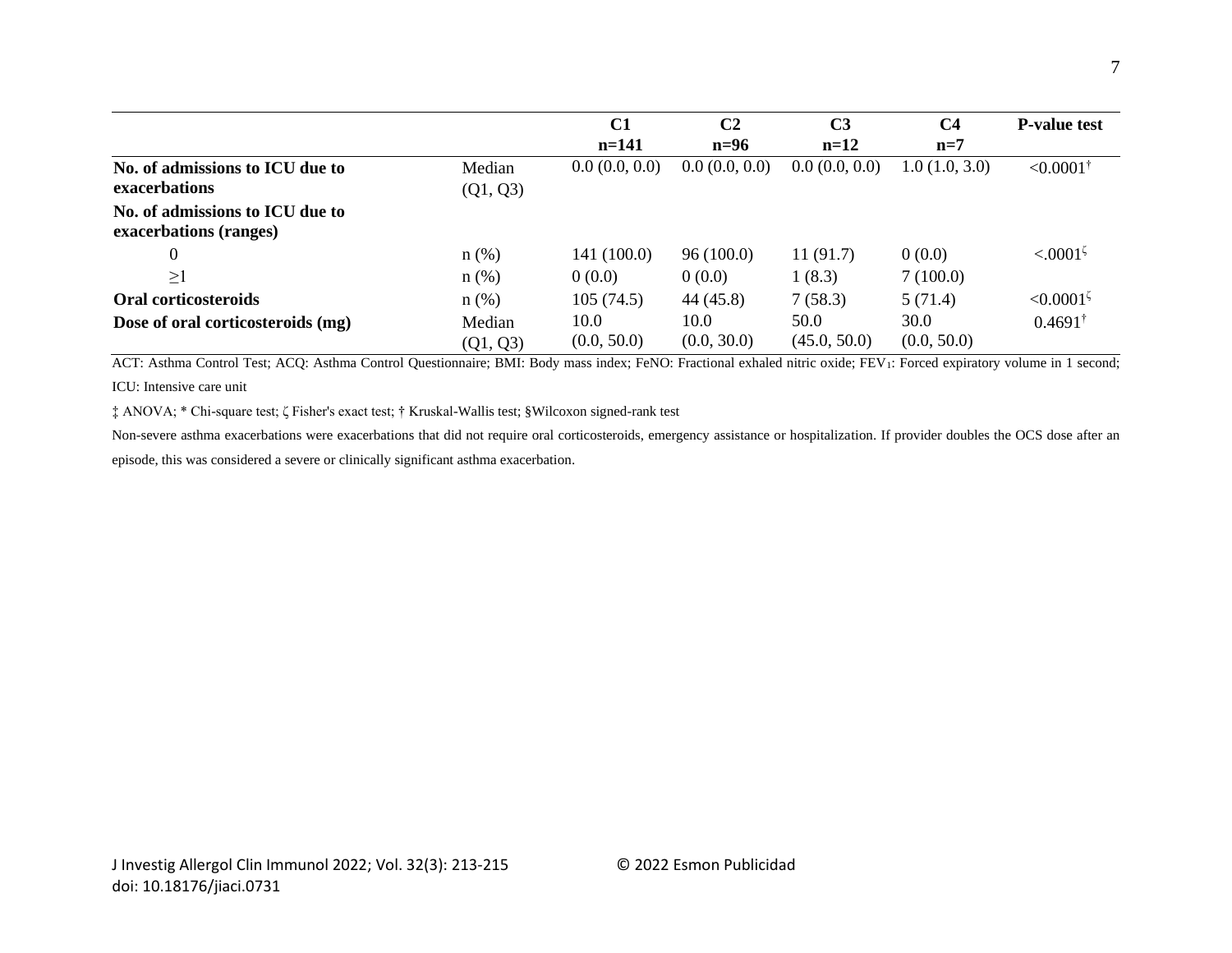|                                        |                      | C1            | C <sub>2</sub> | <b>P-value test</b>     |
|----------------------------------------|----------------------|---------------|----------------|-------------------------|
|                                        |                      | $n=141$       | $n=96$         |                         |
| Age (years)                            | Median               | 55.0          | 40.5           | $< 0.0001$ <sup>§</sup> |
|                                        | (Q1, Q3)             | (48.0, 65.0)  | (26.5, 51.0)   |                         |
| <b>Female</b>                          | $n$ (%)              | 106(75.2)     | 54(56.3)       | $0.0023*$               |
| <b>Smoking status</b>                  |                      |               |                |                         |
| Non-smoker                             | $n$ (%)              | 113(80.1)     | 76 (79.2)      | $0.6018*$               |
| Former smoker (without                 | $n$ (%)              | 23(16.3)      | 14(14.6)       |                         |
| smoking $\geq$ 1 years)                |                      |               |                |                         |
| Smoker                                 | $n$ (%)              | 5(3.6)        | 6(6.3)         |                         |
| <b>Number of comorbidities</b>         | Median $(Q1,$<br>Q3) | 1.0(0.0, 1.0) | 1.0(1.0, 2.0)  | $< 0.0001$ <sup>§</sup> |
| <b>Family history of atopy</b>         | $n$ (%)              | 39(27.7)      | 45 (46.9)      | $0.0023\frac{5}{5}$     |
| Time from asthma diagnosis to severe   | Median (Q1,          | 10.0          | 6.8            | $0.0635$ <sup>§</sup>   |
| asthma diagnosis (years)               | Q3)                  | (3.0, 19.4)   | (2.2, 14.3)    |                         |
| <b>Duration of severe asthma until</b> | Median (Q1,          | 1.2           | 0.8            | $0.0083$ <sup>§</sup>   |
| therapy (years)                        | Q3)                  | (0.4, 2.8)    | (0.1, 2.0)     |                         |
| <b>BMI</b> ( $kg/m2$ )                 | Median (Q1,          | 29.0          | 23.6           | $< 0.0001$ §            |
|                                        | Q3)                  | (25.6, 32.5)  | (20.6, 26.8)   |                         |
| Daytime symptoms                       |                      |               |                |                         |
| None or $\leq$ 2 days/week             | $n$ (%)              | 0(0.00)       | 5(5.2)         | $\leq 0.0001^5$         |
| $> 2$ days/week                        | $n$ (%)              | 21(14.9)      | 49 $(51.1)$    |                         |
| Daily symptoms                         | $n$ (%)              | 82 (58.2)     | 36(37.5)       |                         |
| Continuous symptoms (several           | $n$ (%)              | 38(27.0)      | 6(6.3)         |                         |
| times a day)                           |                      |               |                |                         |
| <b>Rescue medication</b>               |                      |               |                |                         |
| None or $\leq$ 2 days/week             | $n$ (%)              | 1(0.7)        | 5(5.2)         | $< 0.0001^{\zeta}$      |
| $>$ 2 days/week (but not daily)        | $n$ (%)              | 34(24.1)      | 49(51.0)       |                         |
| Every day                              | $n$ (%)              | 74 (52.5)     | 39(40.6)       |                         |
| Several times a day                    | $n$ (%)              | 32(22.7)      | 3(3.1)         |                         |
| <b>Night time symptoms</b>             |                      |               |                |                         |
| None                                   | $n$ (%)              | 7(4.96)       | 9(9.4)         | $0.0096*$               |
| $\leq$ 2 times/month                   | $n$ (%)              | 11(7.8)       | 15(15.6)       |                         |
| $> 2$ times/month                      | $n$ (%)              | 22(15.6)      | 22(22.9)       |                         |
| More than once a week                  | $n$ (%)              | 54 (38.3)     | 35(36.5)       |                         |
| Common                                 | $n$ $(\%)$           | 47 (33.3)     | 15(15.6)       |                         |
| <b>Control as per GEMA</b>             |                      |               |                |                         |
| Partially controlled asthma            | $n$ $(\%)$           | 6(4.3)        | 20(20.8)       | $< 0.0001*$             |
| Poorly controlled asthma               | $n$ (%)              | 135 (95.7)    | 76 (79.2)      |                         |
| Positive skin prick test               | $n$ (%)              | 96(68.1)      | 86 (89.6)      | $0.0001*$               |
| <b>Blood eosinophils count</b>         |                      |               |                |                         |
| $<$ 3%                                 | $n$ (%)              | 26(18.4)      | 16(16.7)       | $0.6113*$               |

## **Supplementary Table 5.** Comparison of Clusters 1 and 2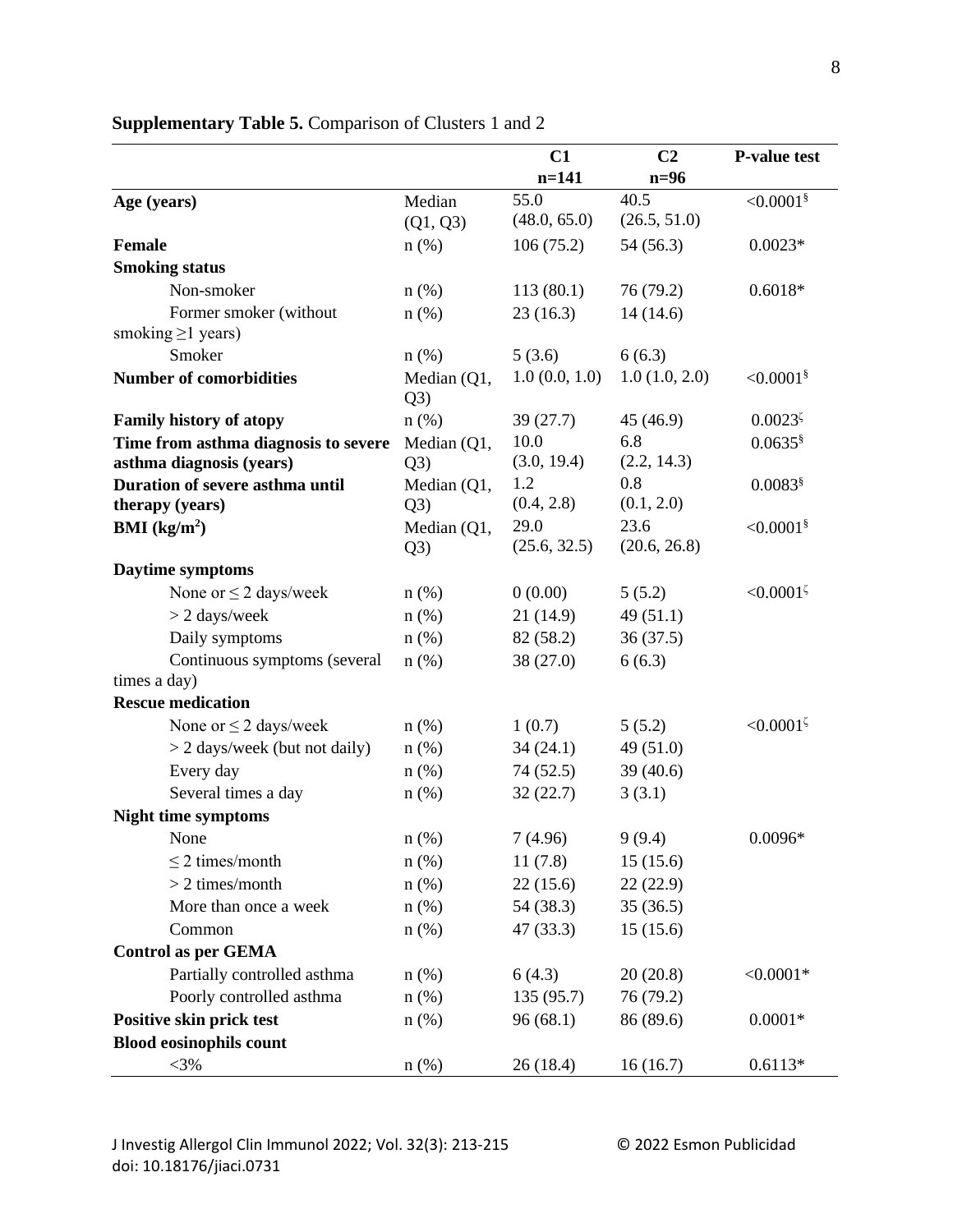|                                            |            | C1            | C <sub>2</sub> | <b>P-value test</b>     |
|--------------------------------------------|------------|---------------|----------------|-------------------------|
|                                            |            | $n=141$       | $n=96$         |                         |
| $3 - 5\%$                                  | $n$ (%)    | 31(22.0)      | 16(16.7)       |                         |
| $5\% - 8\%$                                | $n$ $(\%)$ | 40(28.4)      | 27(28.1)       |                         |
| $\geq 8\%$                                 | $n$ (%)    | 44 (31.2)     | 37(38.5)       |                         |
| FEV <sub>1</sub>                           |            |               |                |                         |
| $\leq 80\%$                                | $n$ (%)    | 122(86.5)     | 41(42.7)       | $< .0001*$              |
| $>80\%$                                    | n(%)       | 19(13.5)      | 55 (57.3)      |                         |
| FeNO (ppb)                                 | Median     | 43.0          | 34.5           | $0.5129$ <sup>§</sup>   |
|                                            | (Q1, Q3)   | (25.0, 52.0)  | (21.0, 60.0)   |                         |
| Serum IgE (IU/mL)                          | Median     | 246.0 (106.0, | 397.5 (184.5,  | $0.0007$ <sup>§</sup>   |
|                                            | (Q1, Q3)   | 517.0)        | 825.5)         |                         |
| Number of non-severe asthma                | Median     | 5.0(3.0, 9.0) | 4.0(2.0, 6.0)  | $0.0027$ <sup>§</sup>   |
| episodes                                   | (Q1, Q3)   |               |                |                         |
| No. of clinically significant and/or       | Median     | 3.0(2.0, 4.0) | 2.0(1.0, 4.0)  | $0.0020$ <sup>§</sup>   |
| severe exacerbations                       | (Q1, Q3)   |               |                |                         |
| No. of visits to the emergency room        | Median     | 3.0(2.0, 4.0) | 1.0(0.0, 3.0)  | $< 0.0001$ <sup>§</sup> |
| due to asthma exacerbation                 | (Q1, Q3)   |               |                |                         |
| No. of hospitalizations due to             | Median     | 0.0(0.0, 1.0) | 0.0(0.0, 0.0)  | $0.3005$ <sup>§</sup>   |
| exacerbations                              | (Q1, Q3)   |               |                |                         |
| <b>Oral corticosteroids</b>                | $n$ (%)    | 105(74.5)     | 44 (45.8)      | $< 0.0001*$             |
| Dose of oral corticosteroids (mg)          | Median     | 10.0          | 10.0           | $0.9074$ <sup>§</sup>   |
|                                            | (Q1, Q3)   | (0.0, 50.0)   | (0.0, 30.0)    |                         |
| Short-acting $\beta_2$ agonists, as needed | $n$ (%)    | 137 (97.2)    | 92 (95.8)      | $0.7181\%$              |

ACT: Asthma Control Test; ACQ: Asthma Control Questionnaire; BMI: Body mass index; FeNO: Fractional exhaled nitric oxide; FEV1: Forced expiratory volume in 1 second. \*, Chi-square test; ζ, Fisher's exact test; †,Kruskal-Wallis test; §,Wilcoxon signedrank test

Non-severe asthma exacerbations were exacerbations that did not require oral corticosteroids, emergency assistance or hospitalization. If provider doubles the OCS dose after an episode, this was considered a severe or clinically significant asthma exacerbation.